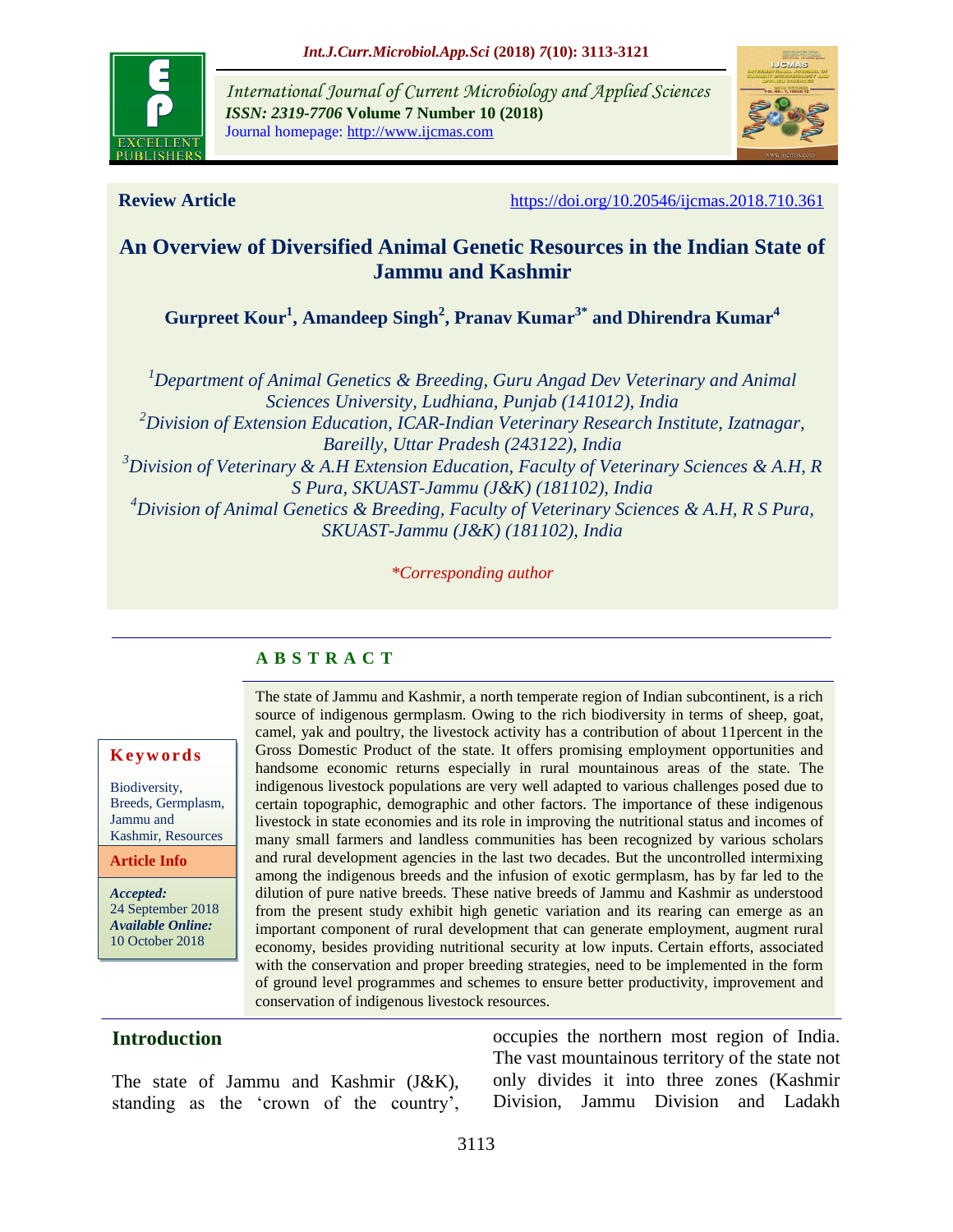Division) but adds a huge variety in the culture, tradition and heritage. These three major divisions of the state further consist of 22 Districts, where about 73 percent of the population lives in rural areas and are associated with agriculture and allied sectors including livestock rearing for their livelihood (Population census, 2011). The rearing of livestock is a very critical and core activity in the economic profile of the state. Although it is adopted as a subsidiary occupation by majority of the rural population, yet it constitutes a vital activity from the stand point of the economic welfare of the farmers.

The state of J&K owns a precious livestock wealth of 92,008,24 animals and 82,73,709 poultry birds in the form of Cattle, Buffaloes, Sheep, Goat, Equines, Yaks and Poultry. The state owns a rich biodiversity, contributing significantly to the country's production and population might. In terms of population heads, the state of Jammu and Kashmir occupies first position with respect to yak population, second in terms of horse and mule population, fifth in sheep population, sixth in donkey population and seventeenth with regard to poultry population, with percentage share of 71.30 percent, 23.13 percent, 18.59percent, 5.21percent, 5.41percent and 1.13percent respectively against the total respective population of the country (Livestock census, 2012). Being an important source of income and employment for the rural section of society, the livestock helps in alleviating poverty and smoothening of income distribution (Birthal *et al.,* 2002). In the recent years, 2015-16 to 2016-17, the state has shown an increase of 4.5percent in milk production, 13percent in meat production and 5% in wool production (Basic Animal Husbandry Statistics, 2017). However the statistics have shown a decrease of 0.1percent in egg production, but the percentage of improved variety of birds in backyard sector has shown an increase from 5.31percent in2007 to 17.91percent in 2012 (Livestock Census, 2007; Livestock Census, 2012).

## **Diversified livestock sector of the state**

Jammu & Kashmir has varied agro-climatic conditions across various regions and based upon these diversified geographical locations, the state has been divided into three distinct regions, viz. Kashmir region (temperate), Ladakh region (cold arid), and Jammu region (sub-tropical) (Baba *et al.,* 2011; Mathur, 2015).Because of unique animal biodiversity and ecosystem integrity of this region it has been found that livestock contributes in income generation and poverty alleviation by means of multiple values which are associated with livestock. Direct value, for example livestock sales, meat, milk, employment, transport, knowledge and indirect values, such as inputs for agriculture, wildlife and tourism help in extensive utilization of the states' genetic resources. The native livestock breeds are multipurpose with unique genetic characteristics and exhibit a distinct superiority over other breeds of India which includes, adaptation to harshor extremely cold arid dry climatic conditions, utilization of poor quality feed and better resistance to tropical diseases. The latest reports of National Bureau of Animal Genetic Resources, Karnal, state that among the 183 newly registered indigenous breeds of the country, the state of Jammu and Kashmir contributes 5 registered breeds of sheep, 2 breeds of goat, 1 breed of cattle, 1breed of horse, 1 breed of chicken and the only registered breed of geese. The following subheadings give a summarized view of the native genetic resources of the state.

## **Cattle and buffalo genetic resources**

Livestock production system in the subtropical Jammu region is extensive with buffaloes, crossbred cows (Jersey and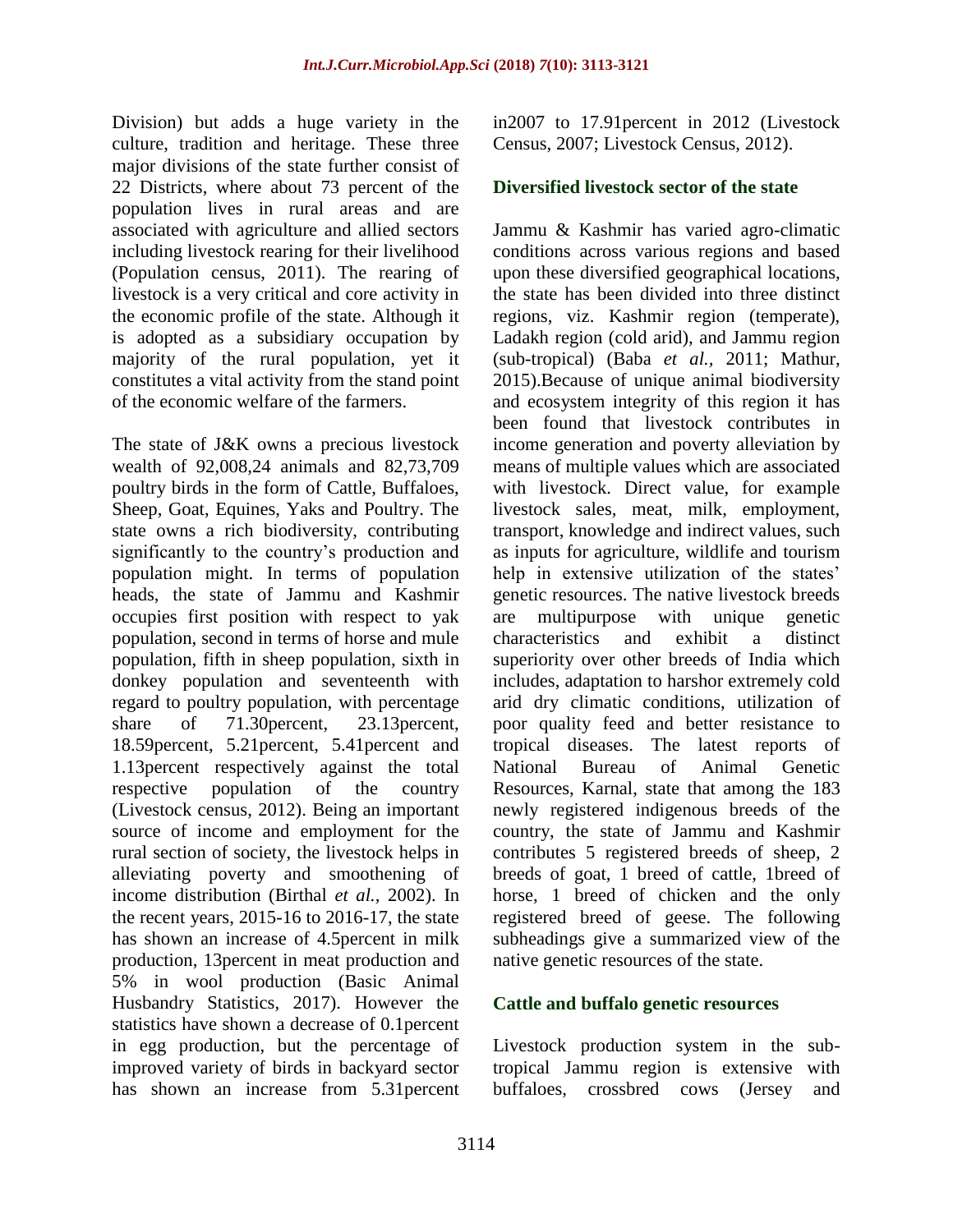Holstein Friesian) and non-descript local cows as main species. In the temperate Kashmir valley livestock production is intensive mainly based on crossbred cattle, while in the cold-arid Ladakh region it is intensive for large ruminants (crossbred cows and yak) (Taneja, 2010; Wani *et al.,* 2011). As per the latest reports of National Bureau of Animal Genetic Resources, Karnal, the Ladakhi cattle from the Ladakh region of the state has been registered among the 43 breeds of cattle in the country. These small sized and short statured animals have highly developed over time to the hypoxic and extremely cold climatic conditions of the Ladakh region. Their compact body and short legs make them highly useful over the mountianous terrains where the adaptability of majority of the other animal fails and can be easily reared under low input extensive management system for milk, draught and manure purposes. Still the majority of the indigenous livestock remains non-descript and has not yet received enough attention regarding its characterization and recognition as distinct breeds. As per the latest Census, the State has 1.47 million crossbred cattle, mostly of cross-bred Holstein Friesian and cross-bred Jersey while the remaining 1.66 million are nondescript indigenous. In addition, there are 0.95 million buffaloes out of which 25percent have been upgraded (Animal and Sheep husbandry Department, Govt. of Jammu and Kashmir). Most of the buffalo population is migratory, with majority in Jammu region. Apart from Murrah and Nili-ravi, the local Buffalo, also known as Gujjari Buffalo, are reared by the traditional *Gujjar* community, as a domestic water buffalo for dairy production and draught purposes (Singh *et al.,* 2017). Around 70percent of the total cattle population in the state has been upgraded in to high yielding cross bred variety, which may have led to the increase in the production might of the state but the tolerance of such crossbred species towards the scarcity of fodder or harsh climatic conditions is found quite low as compared to the locally adapted indigenous breeds.

#### **Sheep genetic resources**

The state of J&K, in its varied agro climatic zones, inhabits a rich genetic resource of small ruminants, which not only supports the local community through the highly valuable livestock products but also maintains an ecological balance among the humanenvironment interactions. Among the 42 registered breeds of sheep in the country, the state constitutes five of them. The Bhakarwali, Changthangi, Gurez, Karnah and Poonchi constitute the local genetic resource of the area among the sheep breeds (National Bureau of Animal Genetic Resources, Karnal). Gurez and Karnah are the important sheep breeds in Kashmir, while as Bakerwal and Poonchiare the dominant sheep breeds in Jammu. In the cold arid region of Leh and Kargil, the production system is intensive with unique livestock including Changthangi sheep. Despite the harsh climatic conditions prevalent in these high altitude arid regions of Ladakh, the Changthangi breed thrives well and produces good quality coarse and long wool to be used by carpet industry. Owing to the small size with sturdy legs, the Gaddi breed is used as a means of transport in the high terrains. Besides Gaddi, the Bhakarwali breed is also hardy and sturdy, proving to be the best climber on the mountains despite of its bulky size (Directorate of Sheep Husbandry, Kashmir). The Gurez breed of sheep is the largest among the breeds of this region which show the better tendency of survival in the cold regions of the valley as compared to the exotic breeds. The rich native biodiversity of sheep in the state is continuously being manipulated in the hands of breeders since 1960s and Merino and Rambouillet, the fine Wool breeds, are used to upgrade local sheep (Wani, 2014). This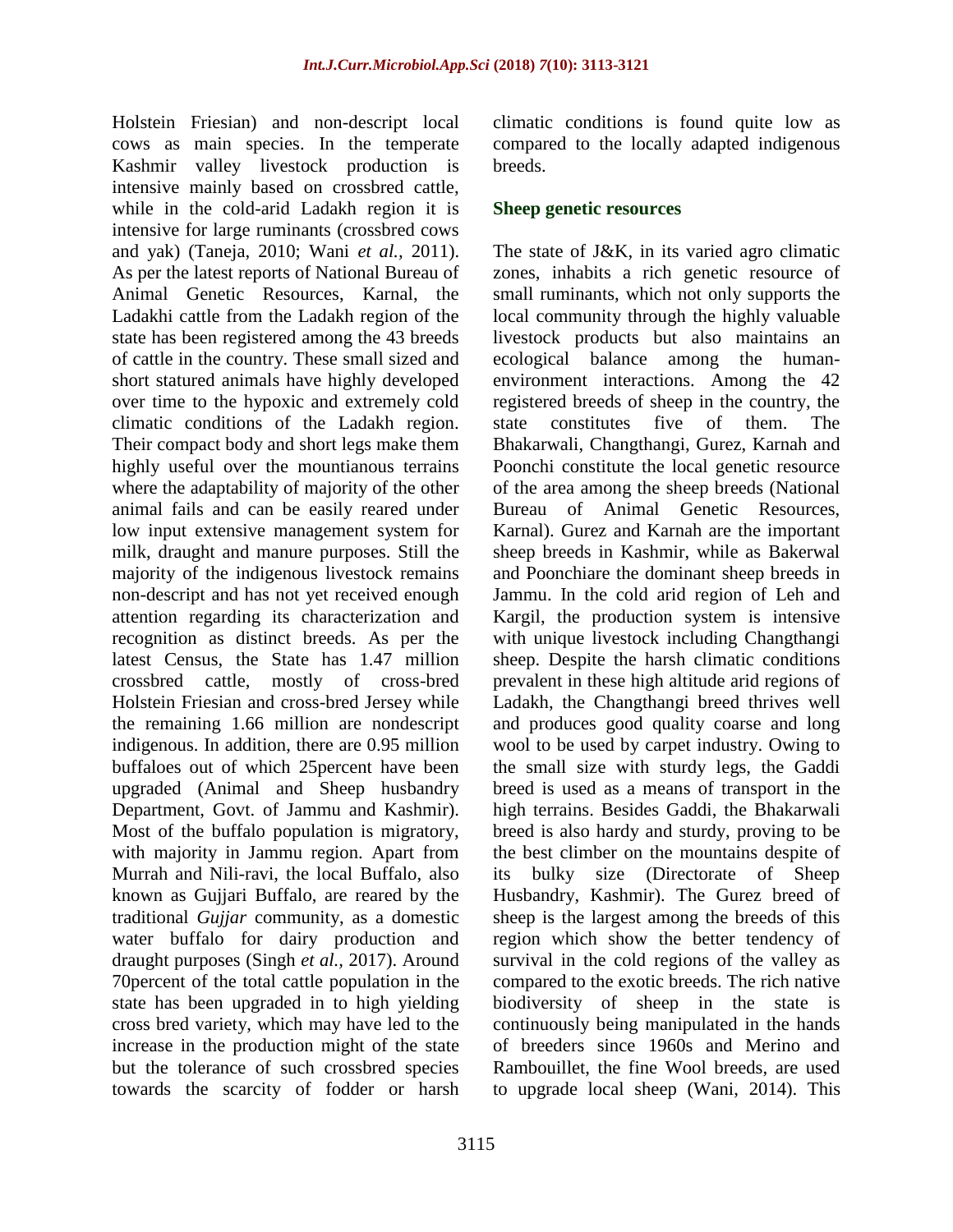might have increased the demand of fine wool in the markets leading to a much higher population of cross breeds but the necessity to conserve the native breeds is also alarming. Many other native breeds of the state, like Malluk and Changluk, which produce better quality wool for cloth or carpet industry, require characterization (Shergojry *et al.,* 2017).

#### **Goat genetic resources**

Goat Breeding is an integral part of the livelihood for most of the local population of the state. The Gujjar and Bakerwals tribes usually cherish rearing of goats, thereby augmenting the income of the poorest of poor community of the state through milk, meat, hair or other livestock products. Besides, the traits like prolificacy, the meat quality and resistance to parasitic diseases are also unique to these native sheep and goat breeds and play significant roles in their rearing patterns. Among these local breeds of goats Chagthangi, Gaddi, Cheguand Bhakarwali have shown highest adaptability to the varied climatic conditions of the state. The Changthangi breed survives in the sandy and mountainous regions of the Ladakh, situated at an altitude of 12000-18000 ft. above the sea level, where the temperatures in the winter might even reach below(-)40 degree Celsius. Despite this tough survival, the goat produces pashmina fibre which due to its nonmedulation, has a unique position among animal fibres for its fineness, warmth, softness and ability to absorb dyes and moisture as compared to mohair and wool (Directorate of Sheep Husbandry, Kashmir). Gaddi, also known as the 'white Himalayan Goat' is very much adapted to the migratory rearing systems in the high altitude mountains of the state (Singh *et al.,* 2015). After Changthangi, among the native registered goat breeds of Jammu and Kashmir, Bhakarwali is the recently registered breed

(National Bureau of Animal Genetic Resources, Karnal). The Bhakarwali goat, immensely found in the Jammu region of the state, is reared on the similar patterns as those of Gaddi and shows productivity in terms of milk, meat and fibre under the low input system. The Chegu breed found in the regions of Kashmir and Ladakh are known to produce ample quantities of Pashmina. The unfavourable conditions in the state resulting in poor livestock management systems, lack of effective conservation and goat Development programmes in the state, and haphazard slaughter of goats to meet the ever increasing demand for meat are some of the causes of subdued native goat population in the state.

#### **Yak genetic resources**

Yak (*Bos grunniens*), a hardiest and versatile bovine species, is rightly called the 'ship of snow' as it easily survives in the cold barren deserts of Ladakh, where the hypoxic conditions and limited agriculture make the survival of other livestock quite limiting. The animal thrives well on the mountains at an altitude of 2,500 to 6,000 m above mean sea level with temperature well below 50ºC, requiring minimum care and management. Besides being of cultural importance, the yak serves as a financial asset providing source of livelihood for the highlanders living in difficult terrains. The animal not only proves to be an excellent pack and transport animal for the snow bound passes, but also provides economic security to the owners in terms of milk, meat, hide, fuel and manure (Gupta *et al.,* 2011). Yak-cattle hybrids (dzo and dzomo) in the recent times have found immense popularity due to their better survival in the hypoxic conditions. Dzo are preferred for ploughing because they are much harder than the local bulls or the cattlejersey bulls and the female yak (Dzomo) are better milch animals, producing nutritionally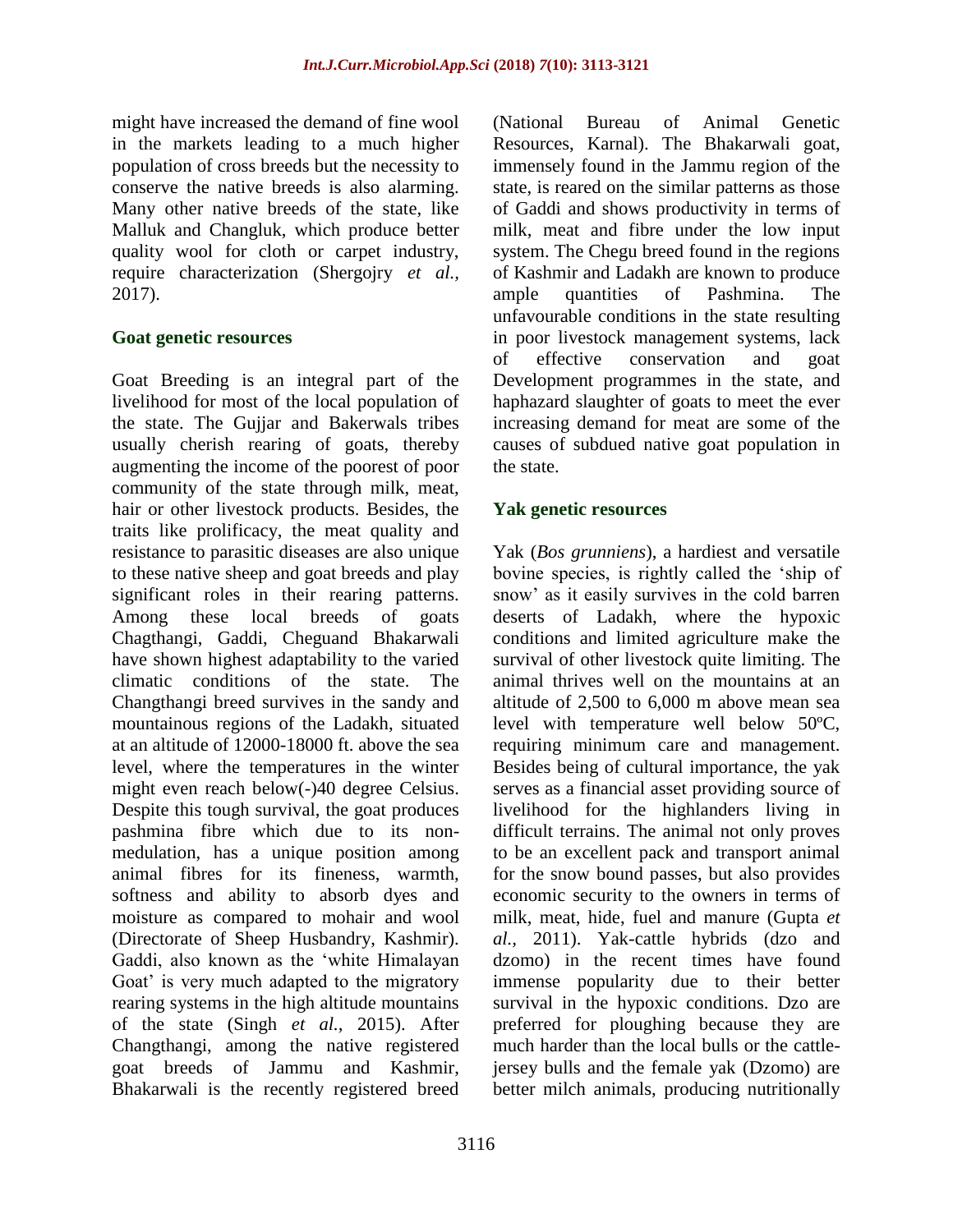enriched milk (having 7 – 12 per cent fat and 5 -6 per cent protein) as compared to the local cow. Besides a good dressing percentage of 40-45 percent, the yaks also produce undercoat of fine diameter (400g/year) (Shergojry *et al.,* 2017).

#### **Camel genetic resources**

Asiatic double-humped camel (*Camelus bactrian*) is a unique animal species of economic importance in high hill and snow bound areas of Nubra valley of Ladakh at a high-altitude of 18,300 ft (Ranjan *et al.,* 2015). These animals have incorporated unique traits over ages of adaptation that bestow them the endurance in these extreme harsh climatic conditions and make them a major source of livelihood for the highlanders living in difficult terrains. The range of products and services provided by camel include meat, milk, hide and hair which are ideally suitable for apparels, such as sweaters, coats and shawls, and various other domestic utility items (wall hangings and hand-tufted carpets). The fibre quality attributes, especially diameter and per cent pure fibres, support the use of camel fibres for woollen items (sweaters, coats and caps) in pure fibre form as well as in the form of blends with other animal fibres (wool and silk) and synthetic fibres (Sahani *et al.,* 2003). Bactrian camels move on an average at about 5 km/hr and produce 5 kg of hair, 600 lt of milk and 250 kg of dung a year (Shergojry *et al.,* 2017). These Bactrian camels have historic importance of Central Asian trade capable of carrying 1 quintal, working 6-8 hours daily (Angchok *et al.,* 2012). They can go days without water and months without food, enduring extreme harsh climatic conditions as ideal caravan animals of cold dry arid region. The animal shows tolerance to high levels of salt and sugar in the body, making it an appreciable animal model for Blood pressure and Diabetes (Ganai, 2016). But the animal has been declared critically endangered by

IUCN since 1998, yet the animal has not been explored in detail and none of the measures have been adopted to conserve this species (Makhdoomi *et al.,* 2013).

#### **Horse genetic resources**

Zanskari, are among the registered breeds of horses found in Leh and Laddakh region of Jammu and Kashmir, India (Behl *et al.,* 2006). Since, their height at wither is between 125 and 127 cm, hence this breed was clubbed under the category of pony breeds (Gupta *et al.,* 2010). Zanskari horse is a symbol of wealth and used as a source of entertainment as well as transport along the upper Indus River. Being highly adapted to the extreme environmental conditions of the arid desert of the state, these ponies are known for their ability to work tirelessly and carry loads in high altitude regions. These animals are also used for riding, draught purposes (agricultural operations), sports (polo) and for logistic support by the Indian army in the Ladakh region (Behl *et al.,* 2013). Phenotypic characteristics of these horses overlap with Spiti probably due to common blood of Mongolian horse breeds. As a result, the thin population line of these ponies along with indiscriminate cross breeding with Spitihorses has led to tremendous decline in the pure indigenous breed of these horses. The breed is at the verge of extinction with due existence of only few hundred animals in the valley. Due to decreasing population of these horses, a Zanskari breeding farm has recently been established at Leh by Animal Husbandry Department of Jammu and Kashmir for improvement and conservation of the breed with selective breeding (Singh and Yadav, 2005).

## **Poultry genetic resources**

Kashmir Faverolla is an important indigenous Kashmiri poultry breed well adapted to local extremes of temperature and primarily reared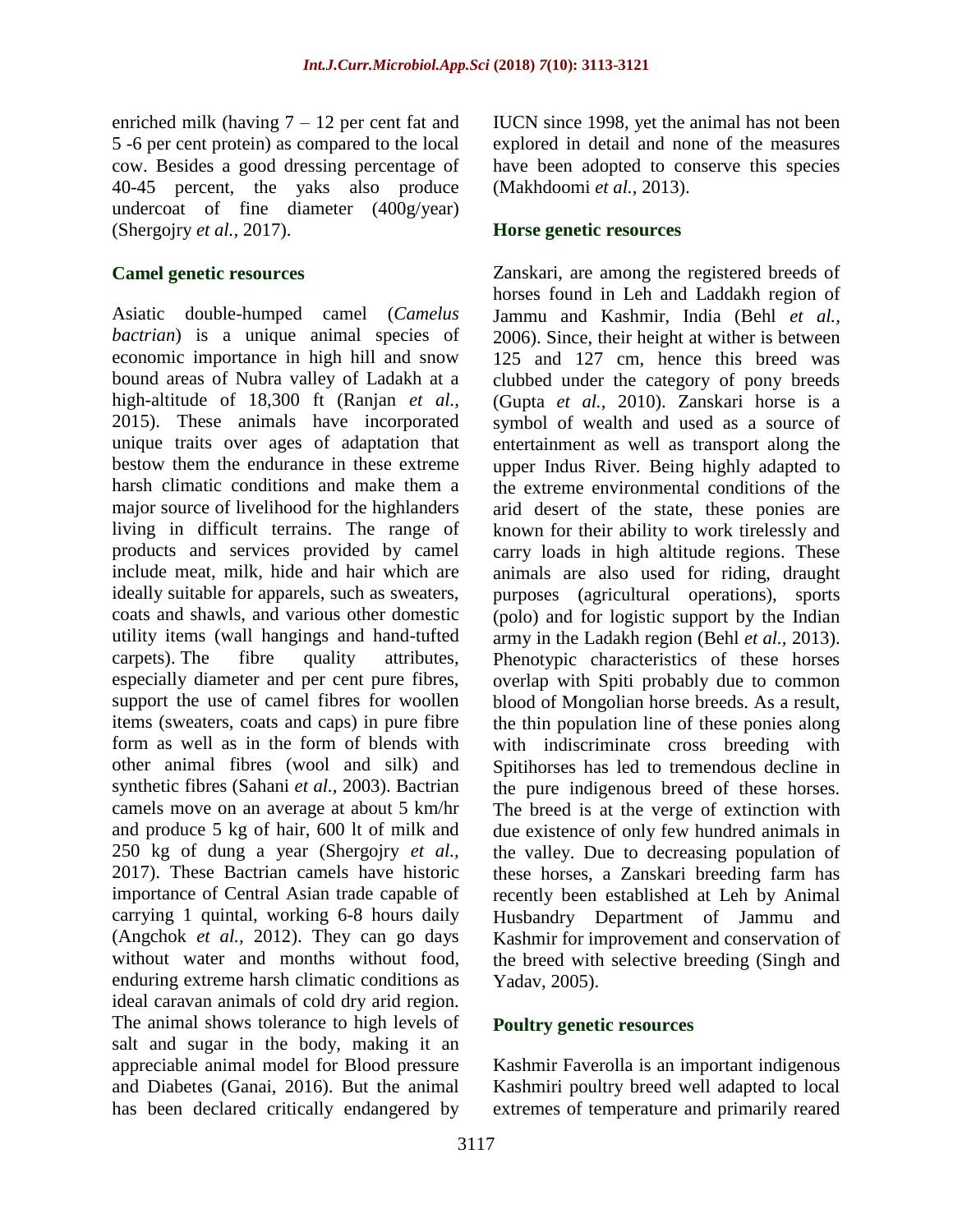for meat and egg production in the traditional free range scavenging or backyard system. These indigenous birds thrive on leftover human foods, kitchen wastes, broken rice or paddy, insects or worms and do not enjoy compound feeds or defined housing. The indigenous chicken, evolved through thousands of years of natural selection, are well adapted to the local climatic conditions, feed and management stresses, with better resistance to diseases (Iqbal and Pampori, 2008). Besides having deleterious effect on the rural economy and employment generation, the hybrid poultry farming is costconsuming and seems to be far away from villages (Bikramjit, 2000). Moreover, Farooq *et al.,* (2004) reported that even mixed rearing of exotic birds with local chicken adversely affected the hatching performance of indigenous breeds due to non-broodiness.

Among the poultry breeds, Kashmir Anz is the only breed of geese being registered by the National Bureau of Animal Genetic resources, Karnal. These cinnamon or white colored birds are reared for meat, eggs, feathers, or as a hobby in areas located around the water bodies. Kashmir Anz geese are hardy, disease resistant and good foragers, requiring minimum inputs for rearing and management.

## **Recommendations**

In the developing and bio-diverse state like Jammu and Kashmir, the major threat to genetic diversity is intensification of agriculture and indiscriminate/vicious cross breeding of local breeds with less adapted exotic germplasm to evolve highly productive breeds. We are foolishly squandering animalcapital for short-term gains, distorting the importance of local breeds adapted to local conditions and hampering the conservation of the local ecology. Henceforth, the authors recommend the following strategies for the evaluation of biodiversity and conservation of genetic resources:

The breed improvement policies can be framed properly if information on the status of breed is available. Hence the National Survey Programmes should be conducted on breed basis such that the population of certain breeds showing declining trends can be monitored and suitable in-situ and ex-situ conservation methods can be adopted.

Changes in the agriculture mixed farming systems, introduction of modern techniques and limited knowledge about traditional livestock husbandry practices have all lead to the replacement of animal draught and transport by machinery, ultimately accounting a decline in economic viability of the indigenous breeds. The farmers and pastoralists, who already own the indigenous breeds, must be supported with monetary or non-monetary incentives to ensure that they do not switch to crossbred varieties.

Periodic publications about the status of indigenous breeds and their performance should be brought out which can be of utmost help in popularizing the breeds.

The characterization of the indigenous genetic resources of the state must be prioritized in order to help in the recognition of these local breeds as well defined ones.

The non-descript local livestock can be improvised into pure breeds by grading-up with superior germplasm of elite indigenous bulls. Eliminating the extensive introgression of indigenous germplasm with the exotic ones by restricting the indiscriminate cross breeding, may help in the conservation of the genetic resources. The crossbred animals need to be improved by way of *inter-se* mating only with stabilized exotic inheritance levels.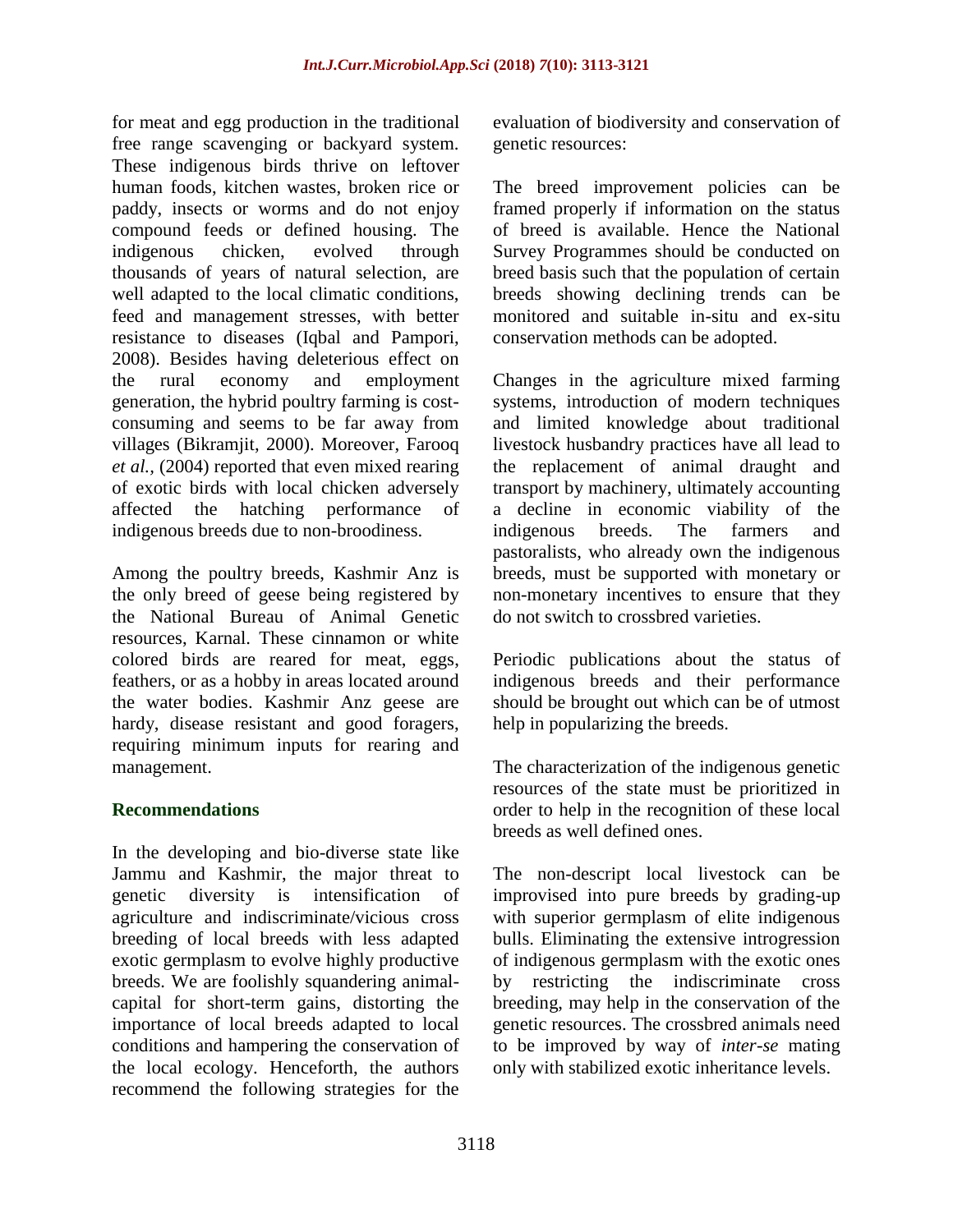Increasing exotic inheritance levels to unnecessarily higher levels yields nothing significant and in turn deteriorates the adaptability of the animal. Hence, the exotic inheritance levels must be appreciated to certain scientifically efficient proven levels (i.e. 52-62.5% for semi-intensive and 62-75% for intensive production systems).

Many native breeds of the state like Zanskari horse, Bactrian camel etc., are facing the inevitable status of critically endangered species since long. Breeding farms incorporating live animals in the form of organized herd, cryo-conservation of wide variety of living cells (sperms, oocytes, embryos and DNA etc.) or the establishment of live animal gene banks are some of the suitable conservation methods that can be successfully implemented to overcome the erosion and ensure better and sustainable use of these resources in the future.

Currently there is a major global thrust on genetic preservation and biodiversity because continued cross-breeding programmes in the local livestock resources, which do not consider gene preservation aspects, would lead to erosion of the indigenous germplasm. The taxonomically distinct breeds have unique gene combination associated to unique adaptability and producing capacity under the adverse climate and inadequate feed resources. Although there are apparent inadequacies associated with the indigenous livestock resource base, but one cannot ignore the limitations possessed by the productively potential exotic species.

# **References**

15<sup>th</sup> Population Census. (2011). Published by Office of the Registrar General & Census Commissioner, Ministry of Home Affairs, Government of India.

- $18<sup>th</sup>$ Livestock Census. (2007). Published by Department of Animal Husbandry, Dairying and Fisheries, Ministry of Agriculture, Government of India.
- 19th Livestock Census. (2012). Published by Department of Animal Husbandry, Dairying and Fisheries, Ministry of Agriculture, Government of India.
- Angchok, D. and Stobdan, T. (2012). Doublehumped camels of Ladakh: stranded between the stakeholders. *Current Science*.102 (12).
- Baba, S.H., Wani, M.H. and Zargar, B.A. (2011). Dynamics and Sustainability of Livestock Sector in Jammu & Kashmir. *Agricultural Economics Research Review.*24; 119-132.
- Basic Animal Husbandry Statistics. (2017). Published by Department of Animal Husbandry, Dairying and Fisheries, Ministry of Agriculture, Government of India.
- Behl, R., Behl, J., Gupta, N., Gupta, S. C., Ahlawat, S. P. S., Ragnekar, M. and Ahmed, Z. (2006). Genetic characterization of Zanskari breed of horse. *Journal of Genetics.* 85 (3); 199- 203.
- Biennial Report. (2013-14, 2014-15). Animal Husbandry Department, Kashmir Division, Government of Jammu and Kashmir.
- Bikramjit, S. (2000). Poultry as industry will destroy the rural development. *Poultry Planner*2; 1.
- Birthal, Pratap, S., Joshi, P. K. and Kumar, A. (2002). *Assessment of Research Priorities for Livestock Sector in India*. Policy Paper 15, National Centre for Agricultural Economics and Policy Research (ICAR), New Delhi.
- Digest of Statistics. (2015-16). Directorate of Economics and Statistics, Government of Jammu and Kashmir.
- Farooq, M., Shakir, M. K., Mian, M. A., Mussawar, S., Durrani, F. R. and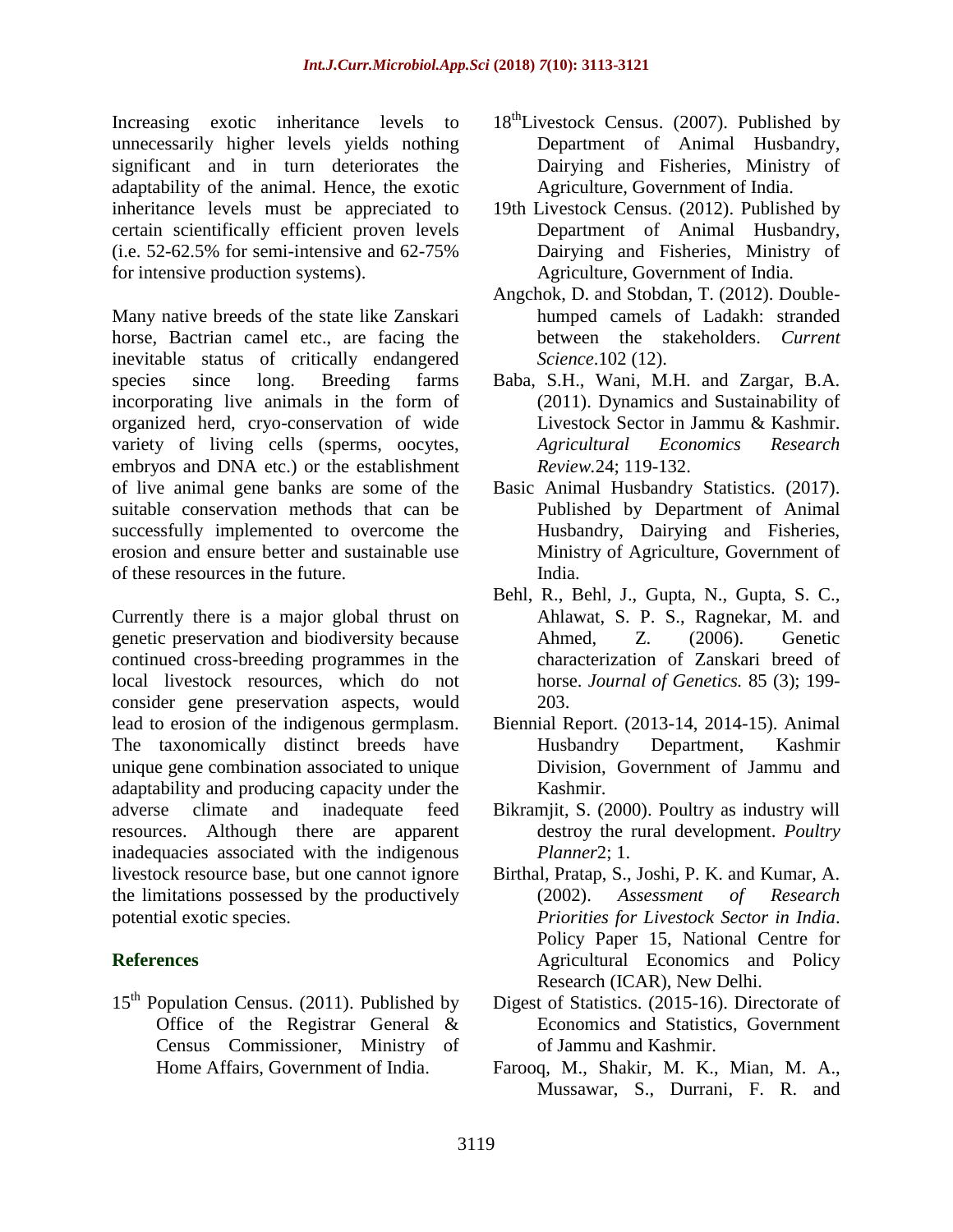Cheema, A. (2004). Status of backyard chicken reared by women in Chitral, Pakistan. Pakistan Veterinary Journal 24: 82-86 [http://pvj.com.pk/pdf](http://pvj.com.pk/pdf-files/24_2/82-86.pdf)[files/24\\_2/82-86.pdf.](http://pvj.com.pk/pdf-files/24_2/82-86.pdf)

- Ganai, N.A. (2016). Indigenous Breeds and Their Utility. Retrieved as [https://www.slideshare.net/drnazir/indigenous](https://www.slideshare.net/drnazir/indigenous-breeds-and-their-utility%20on%2017-08-2018)[breeds-and-their-utility on 17-08-2018.](https://www.slideshare.net/drnazir/indigenous-breeds-and-their-utility%20on%2017-08-2018)
- Goat Production. (n.d.). Directorate of Sheep Husbandry, Kashmir Division, Government of Jammu and Kashmir. Retrieved as as [http://jksheephusbandrykashmir.nic.in/g](http://jksheephusbandrykashmir.nic.in/goat_production.html%20on%2017-08-2018) [oat\\_production.html on 17-08-2018.](http://jksheephusbandrykashmir.nic.in/goat_production.html%20on%2017-08-2018)
- Gupta, A. K., Pal, Y. and Tandon, S. N. (2010). Zanskari Pony. Monograph 1.National Research Centre on Equines, Hisar.
- [Gupta,](https://www.cambridge.org/core/search?filters%5BauthorTerms%5D=S.C.%20Gupta&eventCode=SE-AU) S.C., [Tundup,](https://www.cambridge.org/core/search?filters%5BauthorTerms%5D=T.%20Tundup&eventCode=SE-AU) T., [Gupta,](https://www.cambridge.org/core/search?filters%5BauthorTerms%5D=Neelam%20Gupta&eventCode=SE-AU) N., [Kumar,](https://www.cambridge.org/core/search?filters%5BauthorTerms%5D=Pushpendra%20Kumar&eventCode=SE-AU) P. (2011). Livestock Wealth of the Ladakh: A Cold Arid Region in India. Retrieved as as [https://doi.org/10.1017/S101423390000](https://doi.org/10.1017/S1014233900000766%20%20%20on%2011-8-2018) 0766 [on 11-8-2018.](https://doi.org/10.1017/S1014233900000766%20%20%20on%2011-8-2018)
- Handbook of Right to Information. (2016-17). Published by Animal and Sheep Husbandry Department, Government of Jammu and Kashmir.
- Information System on Animal Genetic Resources of India. (2018). ICAR-National Bureau of Animal Genetic Resources, Karnal. Retrieved as <http://www.nbagr.res.in/> on 08-08-2018.
- Iqbal, S. and Pampori, Z. A. (2008): Production potential and qualitative traits of indigenous chicken of Kashmir*.*  Volume 20, Article #182. Retrieved as [http://www.lrrd.org/lrrd20/11/iqba2018](http://www.lrrd.org/lrrd20/11/iqba20182.htm) [2.htm](http://www.lrrd.org/lrrd20/11/iqba20182.htm) on 17-08-2018.
- Kashmir Reader. (2017). 70 % local cattle upgraded to high yielding crossbreeds. Retrieved as https://kashmirreader.com/ 2017/05/10/70-local-cattle-upgraded-highyielding-crossbreeds/ on 12-08-2018.
- Makhdoomi, D., Gazi, M., Nabi, S. and Ahmed, S. (2013). Morphometric Studies on Adult Double Humped Camel of Ladakh, India. *Emirates Journal of Food and Agriculture*.25 (7); 544-548.
- Mathur, B.K. (2015). Strategies of Livestock Feeding and Health Management in Arid Regions of India. *Annals of Arid Zone*. 54(3&4); 95-108.
- Ranjan, R., Narnaware, S.D., Nath, K., Sawal, R.K. and Patil, N.V. (2015). Double humped camels of Ladakh: Prospects and constraints to sustained survival. *Current Science*. 109(5); 857-858.
- Red List of Threatened Species. (1998). International Union for Conservation of Nature. Retrieved as <http://www.iucnredlist.org/> on 15-08- 2018.
- Sahani, M.S., Yadav, B., Mal, G. and Dhillon, R.S. (2003). [Quality attributesof](http://nopr.niscair.res.in/handle/123456789/24769)  double-humped camel [hair fibres.](http://nopr.niscair.res.in/handle/123456789/24769) Retrieved as as <http://hdl.handle.net/123456789/24769> on 12-8-2018.
- Sheep Breeds. (n.d.). Directorate of Sheep Husbandry, Kashmir Division, Government of Jammu and Kashmir. Retrieved as as [http://jksheephusbandrykashmir.nic.in/s](http://jksheephusbandrykashmir.nic.in/sheep_breeds.html) heep breeds.html on 17-08-2018.
- Shergojry, S.A., Akhoon, Z.A., Mubarak, T. and Namgyal, D. (2017). Socioeconomic Impact of Livestock in Tribal Areas of Leh. *Journal of Krishi Vigyan*. 6(1); 187-190.
- Singh, G., Taggar, R.K., Chakarborty, D. and Kour, A. (2017). Molecular Genetic Characterization of Local Buffalo Population of Jammu and Kashmir Region using Microsatellite Markers*. Journal of Animal Research*. 7 (6); 1149-1156.
- Singh, G., Thakur, Y., Kour, A., Sankhyan, V. and Katoch, S. (2015). Genetic